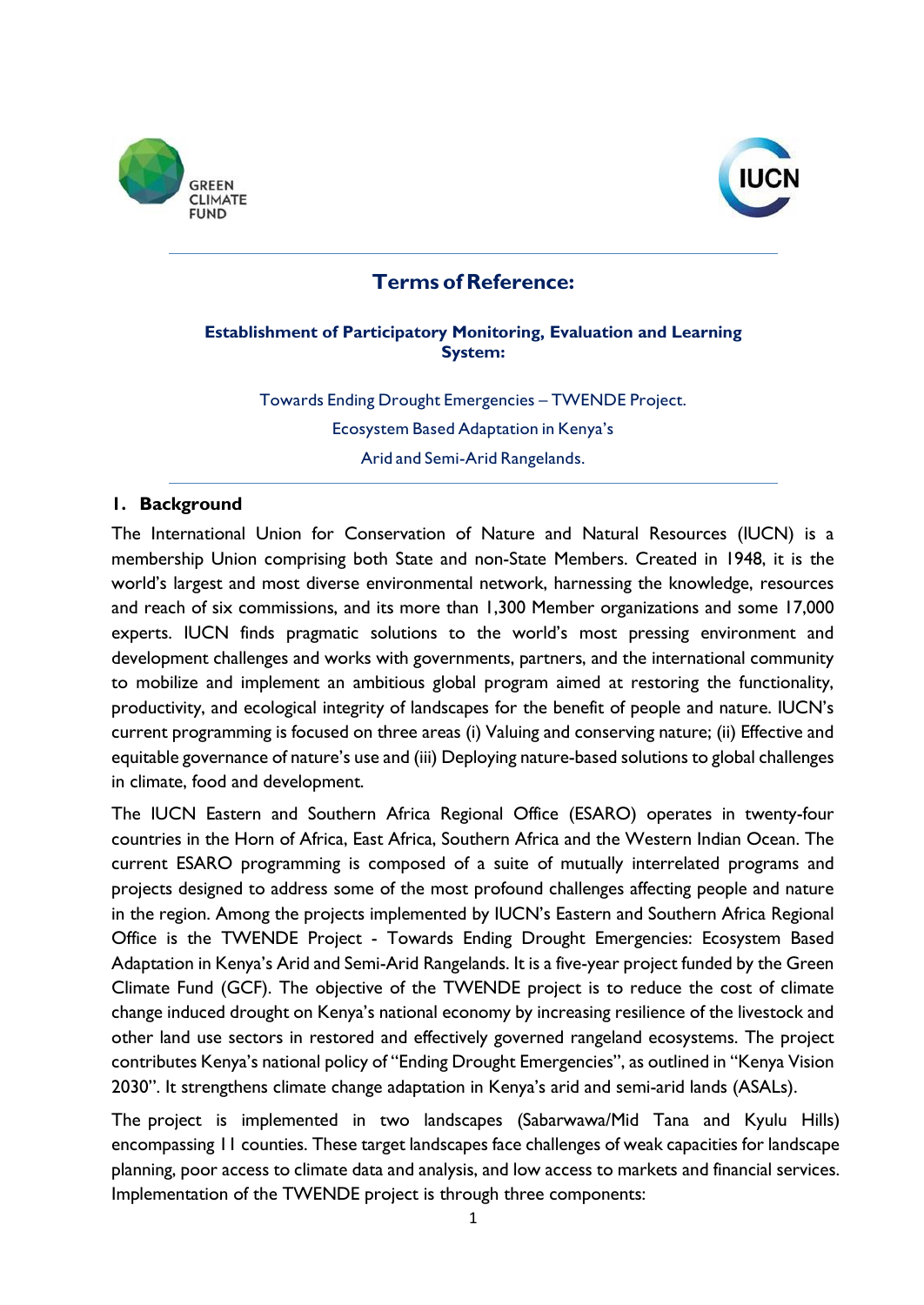- Component 1: Climate change adapted planning for drought resilience The component ensures coordinated transboundary rangeland management decisions are strengthened by enhanced climate change analysis and participatory community and county planning. The component contributes to addressing the barriers of weak capabilities and inadequate governance institutions;
- Component 2: Restoration of rangeland landscapes for ecosystem-based adaptation The components main output is to ensure prioritized rangeland resources (including water), are brought under restoration, safeguarded and sustainably managed for improved climate change resilience;
- Component 3: Climate change resilient ecosystem management for investments Main focus is public, private and community investments in natural resources, addressing barriers related to insufficient investment in rangelands and poor access to markets and financial services.

TWENDE is implemented by IUCN (the Accredited Entity) and Government of Kenya through the Ministry of Agriculture, Livestock, Fisheries and Cooperatives (MoALFC); National Drought Management Authority (NDMA); and Conservation International (CI). For implementation of the TWENDE Project, NDMA, the Government of Kenya through the MoALFC), and CI are the Executing Entities for Component 1, Component 2 and Component 3 respectively. To carry out activity implementation in the respective Components, the Executing Entities will enter into relevant subsidiary and/or procurement agreements with Service Providers and suppliers of Goods and Services and in respect of Component 3, relevant TA Provider(s) for the relevant Activities.

## **2. Purpose**

The International Union for Conservation of Nature intends to use part of the TWENDE project funding received from the Green Climate Fund to procure a consultancy for establishing a participatory monitoring, evaluation and learning system for the TWENDE project. The main purpose of the assignment is to design, develop, test and deploy the Participatory Monitoring, Evaluation and Learning (PMEL) system which will facilitate improved performance tracking, accountability, learning and data assurance, data integration, visualization, retrieval and reporting. The web-based system will capture project data at various stages including field/site level, community/beneficiary level, component level and Project Management Unit (PMU) level. The online system will be accessible to the Accredited Entity (AE) and Executing Entities (EEs) project teams and at limited extent to service providers and key project beneficiary groups.

#### **3. Scope, Tasks and Specifications**

The scope of the assignment includes the following tasks:

- (i). Validation of project results framework & indicators
- (ii). Development of the key elements of a participatory monitoring, evaluation and learning system
- (iii). Elaboration of institutional arrangements for operationalization of the MEL system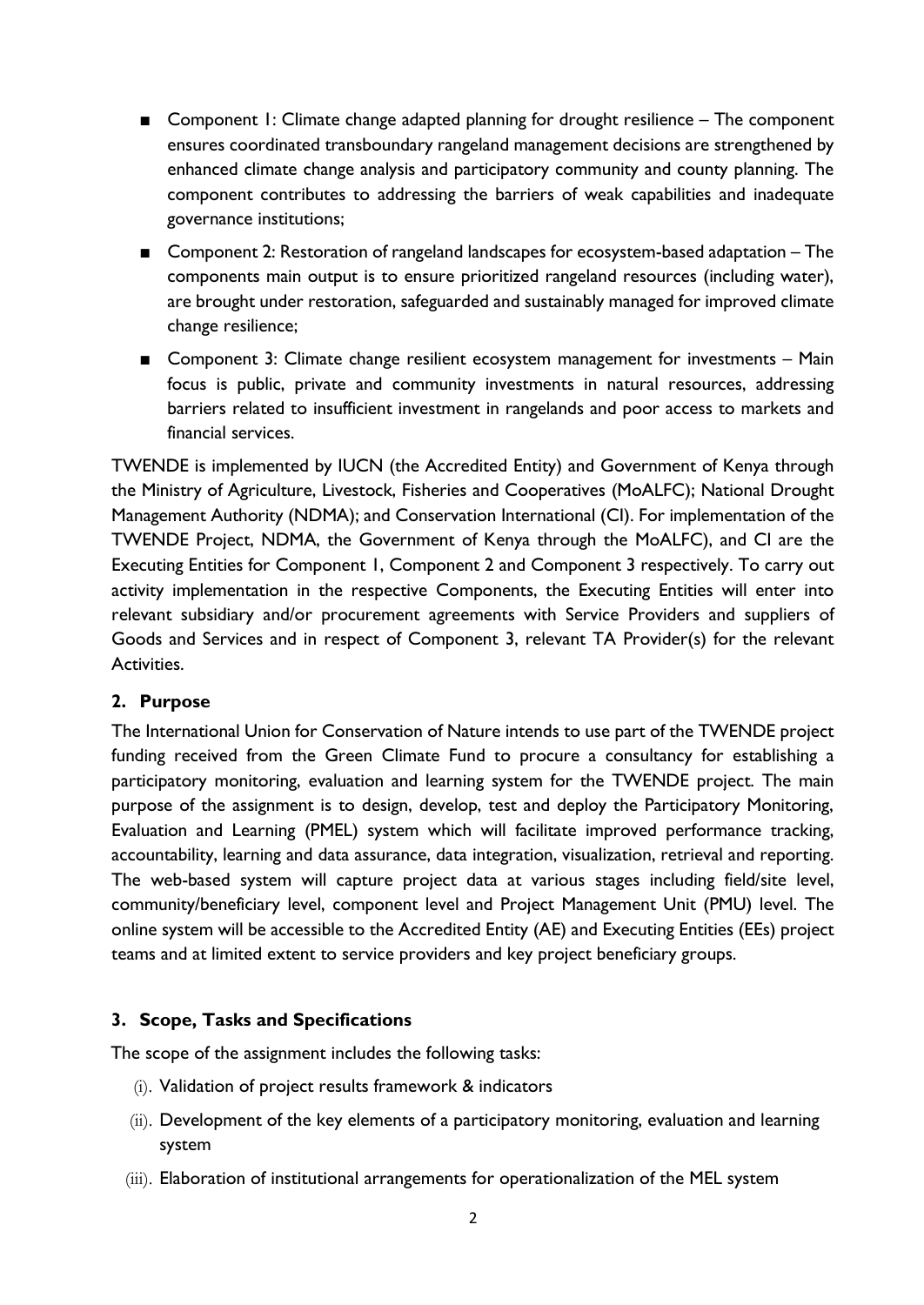- Define institutional arrangements for MEL at all levels field/site level, community/beneficiary level, component level and Project Management Unit (PMU) level;
- (iv). Monitoring, Evaluation and Learning capacity assessment and strengthening
	- Undertake MEL capacity assessment (including software and hardware) at various levels (beneficiaries and key stakeholders at sub-counties, counties, Executing Entities (EEs), Service Providers (SPs) etc.
	- Design MEL capacity building Programme to address identified needs/gaps and to enhance capacity for operations and maintenance of the PMEL system
	- Provide training for identified M&E leads in project team, including training participatory monitoring

 $(v)$ . Design, develop, test and deploy/commission the most suitable Web-based Participatory MEL system for the TWENDE project

- Based on the agreed key elements of the PMEL, develop and commission a readyto-use web-based participatory MEL system. This system could be an off-the-shelf MEL application, a newly built MEL systems or a hybrid of both.
- Provide training to the identified M&E and IT leads on the operation/use and maintenance of the system.
- Perform a pilot test of the system to check its viability

Key considerations that will inform the choice of MEL systems to be implemented include:

- (i). Project Scope and Performance Requirements
	- Project Results to be tracked (outcomes, outputs, activities)
	- Indicators list (qualitative, quantitative, disaggregation requirements) including tracking sustainable land management outcomes /restoration attributed to Community Resilience Fund (CRF).
	- Number of personal attributes to be collected by beneficiaries or households
	- Data collection volume and frequency
	- Data collectors (who, how, and training needs)
	- Project and process management
	- Document management
	- Retention time for all data elements collected (do we need to keep an history, for how long)
	- Data visualisation requirements (graphs, dashboards) and reporting requirements i.e. what information has to be displayed/reported.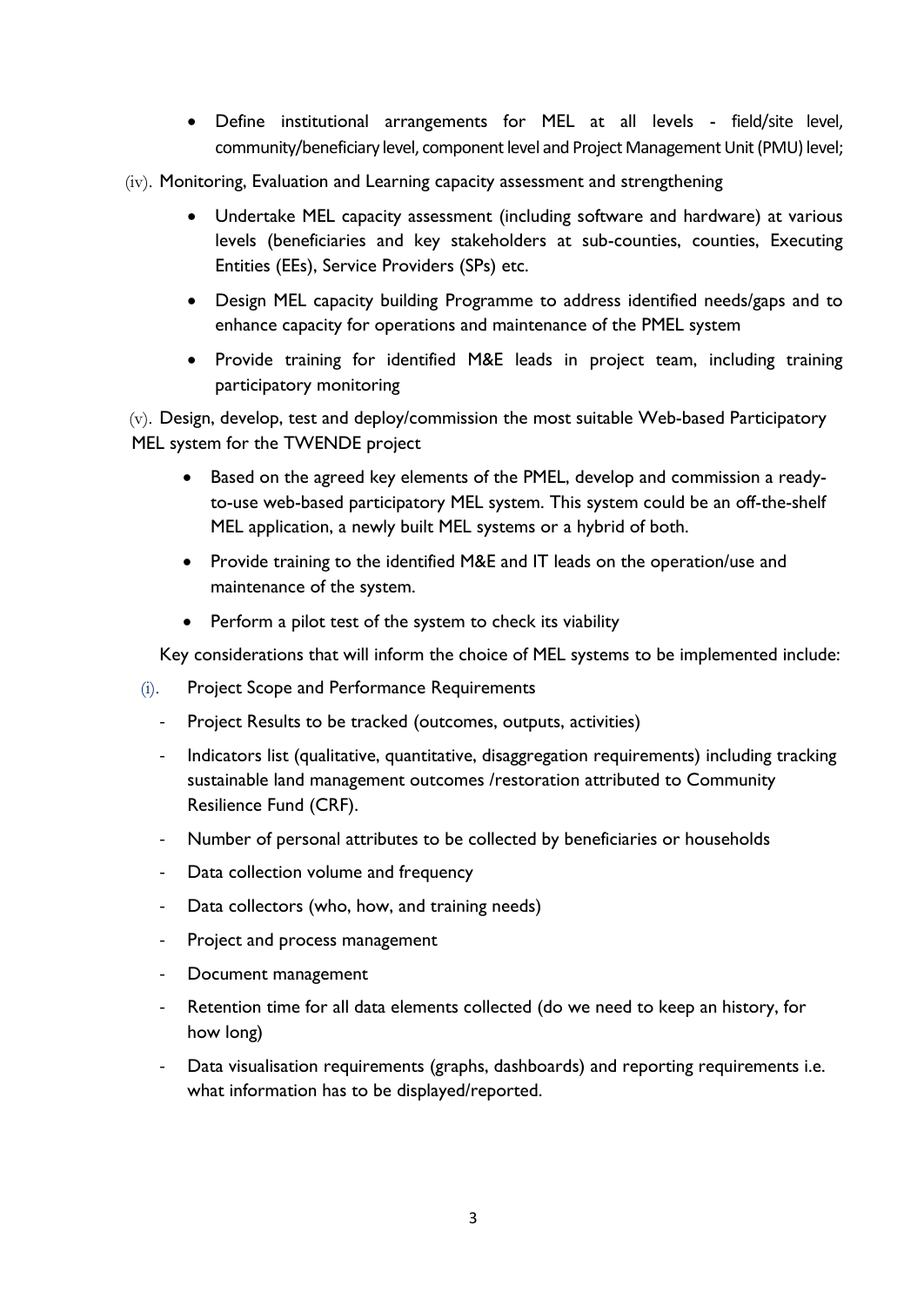- (ii). Technical Aspects
	- Pricing schemes (more institutional) in light of Number of licence (main user), Number of licence (remote user or data collector)
	- Offline and Online requirements and
	- Data collection & Storage requirements
		- o Data privacy special requirements (beyond GDPR in the geographies where data will be collected. Some countries may require that some data elements are stored only within the country for example)
		- o Type of data collection device planned, storage requirements (between downloads to another storage), security to install on device (so data is kept confidential if device is stolen)
		- o Type of connectivity for collection device (wired, wireless, 2G, 3G, 4G, others like LoRa)
	- Capacity to link with other institutional tools (portal, data warehouse, etc.)
	- **Security**

The key specifications of the web-based PMEL system include:

- System compatibility with Microsoft and ability to upload and export MS office documents  $[^*:\text{doc}(x), ^*:\text{cls}(x), ^*:\text{ppt}(x)]$  \*.pdfs, and \*.png/\*.jpeg files etc.
- Off-shelf system with ability track the project indicators and the progress made
- Automatic data quality control and validation
- Database: the database should be normalized. The system must encrypt password stored in the database using Advanced Encryption Standards (AES). An enterprise level open source relational database system should be chosen.
- High levels of system error correction and input validation.
- Provision of system database back-up and recoverability.
- System modules will include
	- ➢ User Management Panel with access rights defined
	- ➢ Coding e.g. based on project entity (AE or EE), component, service provider, beneficiary group, landscape, counties, sub counties, wards etc.
	- ➢ Planning (Annual workplan, Monitoring, Evaluation and Learning (MEL) plan etc.
	- $\triangleright$  Technical and financial reporting
	- ➢ Lessons learned and success stories
	- $\triangleright$  Security: Passwords, Administrator login for the project team and User login for selected key stakeholders and partners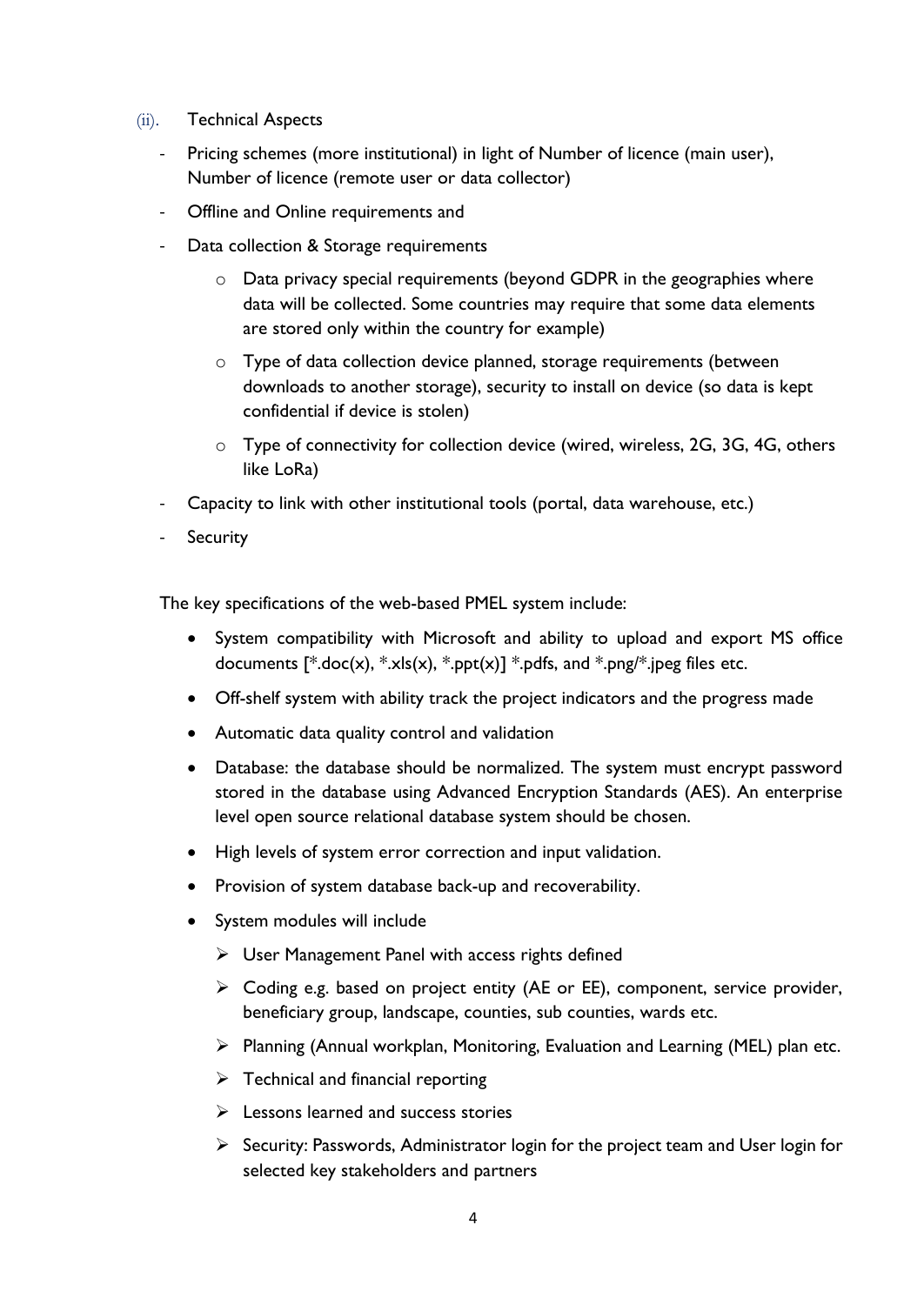- $\triangleright$  Data visualization
- ➢ Geo-referencing.
- $\triangleright$  Data analysis
- ➢ Reporting; dashboard views, pivot tables and other reporting requirements
- Warranty/Assurance: Assurance for a one-year warranty after the user acceptance sign off. During this period, the firm will be responsible for technical support including update patches, bug fixes, post deployment changes to the system based on feedback from user experience etc.

# **4. Methodology**

The consultant will identify and describe the most appropriate and efficient methodology and approach for development of the PMEL system. It is envisioned that the methodology will include (but not limited to) the following:

- Inception: development of an inception report
- Stakeholder consultation workshops: To validate results framework and defined MEL institutional arrangements.
- MEL capacity assessment: Development of MEL capacity assessment tools, report, training curriculum and training plan.
- System requirement analysis: The consultancy firm will carry out system requirement analysis through consultations with the identified stakeholders.
- System architecture design: Designing the system based on the agreed software requirement specification.
- Software development: Production of a fully functional software including both data storage server and data collection applications designed and developed using an appropriate technology that meets the system requirements and designed software architecture.
- Prototype User acceptance test and pilot testing: The project team (PMU and EEs) will test the fully functional first MEL system prototype. User feedback will be given to the consultancy firm which will address it to the extent possible.
- Software finalization: Based on the user acceptance and test feedback, the first prototype will be updated to the final MEL system software.
- Documentation: Development of MEL system/software standard documentation (including user and technical manuals) following best practices standards.
- MEL system capacity building: Development of technical manuals, user manuals and training materials used for technology transfer and capacity building. Mode and venue of training will be decided in consultation with project team. The training will cover MEL system operations and maintenance as well as MEL system operations skill gaps identified during the capacity assessment.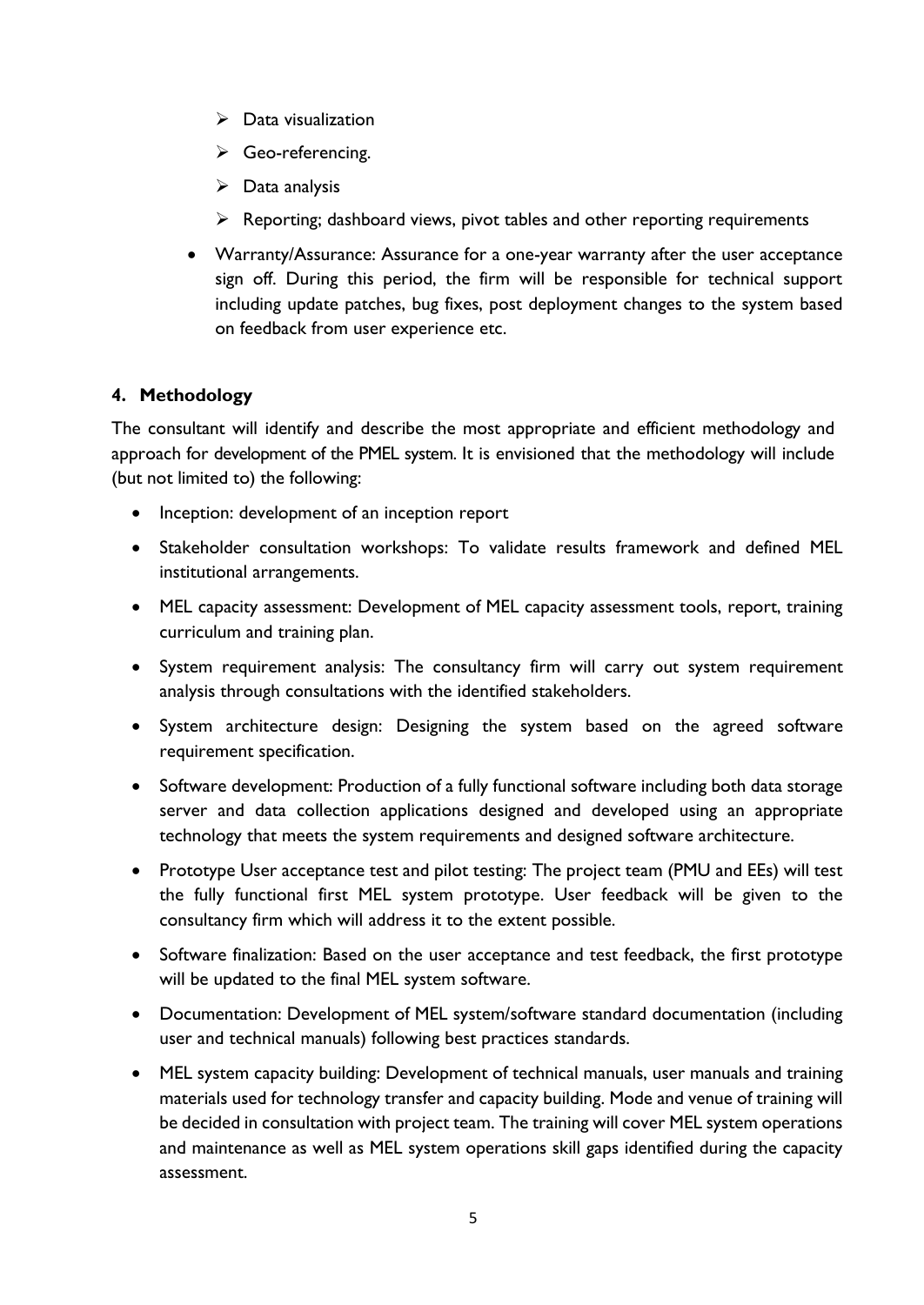- Software deployment: The final MEL system software will be deployed as required by the project.
- Technical support and maintenance: During the warranty period, the consultancy firm will provide technical support and maintenance of the MEL system. The consultancy firm will provide a plan for technical support and maintenance of the MEL system/software.

# **5. Deliverables/Outputs of the Assignment**

The key deliverables of this assignment include:

- (1) Inception report
- (2) Revised/validated results framework
- (3) MEL institutional arrangements.
- (4) MEL capacity assessment tools, report, training curriculum and training plan.
- (5) MEL Software requirement specifications.
- (6) MEL Software design document with necessary attachments.
- (7) Prototype MEL system software.
- (8) Prototype MEL user acceptance test and pilot report.
- (9) Approved final fully functional software.
- (10) MEL system/software standard documentation (including user and technical manuals).
- (11) MEL system capacity technical manuals, user manuals and other training materials.
- (12) MEL Training report.
- (13) Final MEL system software.
- (14) Technical support and maintenance plan.
- (15) EEs and SPs MEL capacity assessment report

#### **6. Reference Documents**

Relevant documents that IUCN will share with the Consultant include (but not be limited to) the following:

- GCF Accreditation Master Agreement (AMA)
- Funded Activity Agreement (FAA)
- TWENDE funding proposal (including ESMF)
- Project Revised logical framework
- Project Monitoring and Evaluation plan
- Project Implementation plan
- Project gender and youth action plan
- Implementing Agreements and Co-financing Agreements between IUCN and EEs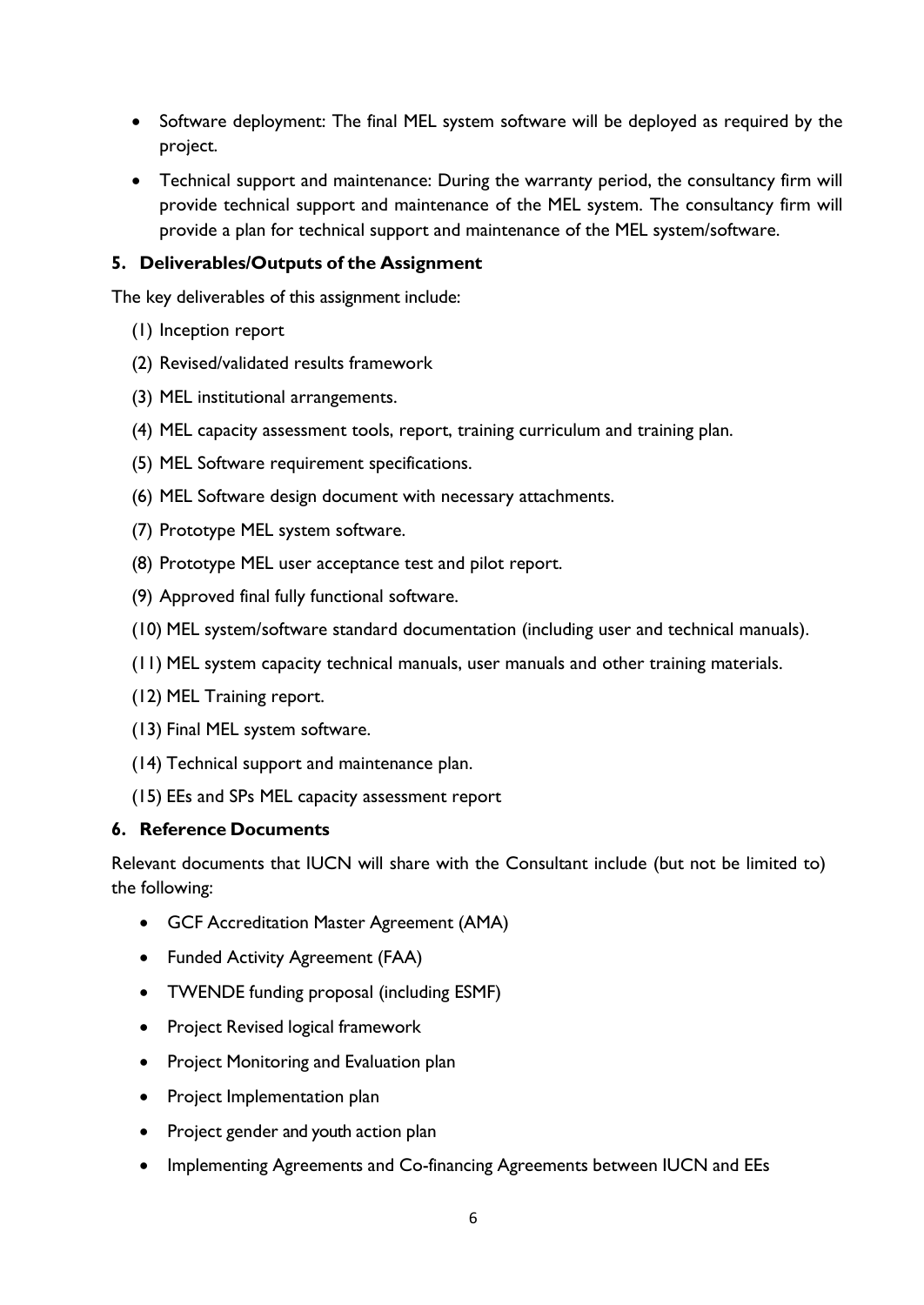- Financing Agreement with National Treasury (NDA)
- Stakeholder analysis table

# **7. Required Experience, Skills and Competencies - The Consultancy team**

The consultancy firm will work independently with IUCN providing overall coordination. The consultancy firm should have the following skills and competencies:

- (1) Professional experience in providing software development and implementing information systems and large-scale databases.
- (2) Proven record/evidence of similar M&E or knowledge management systems developed at national or regional scale involving governments, cooperatives and international conservation or financial institutions.

| <b>Title</b>                                   | Minimum Education Requirements                                                                                                                                                                         | Experience                                                                                                                                                                                                                                                                                                                                                                        |  |
|------------------------------------------------|--------------------------------------------------------------------------------------------------------------------------------------------------------------------------------------------------------|-----------------------------------------------------------------------------------------------------------------------------------------------------------------------------------------------------------------------------------------------------------------------------------------------------------------------------------------------------------------------------------|--|
| Team Leader                                    | Master's degree<br>At<br>least<br>in<br>GIS,<br>Technology,<br>Information<br>Management Information System,<br>or other IT related field with<br>substantial managerial experience.                   | At least 10 years of relevant<br>experiences<br>in<br>designing,<br>developing M&E/MEL systems,<br>database management system,<br>surveys, data visualization,<br>usability experience, etc.                                                                                                                                                                                      |  |
| <b>System Analyst</b>                          | Master's<br>$\mathsf{I}\mathsf{T}$<br>degree<br>in<br>or l<br>Computer Science.                                                                                                                        | 7 years of work experience<br>working in software, data<br>analytics,<br>and<br>business<br>intelligence; Experience with<br>natural<br>the.<br>resources,<br>biodiversity, climate change or<br>any other relevant sectors.                                                                                                                                                      |  |
| Software Developer                             | At least Degree in Computer<br>Science, Computer Programming<br>or IT                                                                                                                                  | At least 7 years of relevant<br>experience in developing web-<br>based applications and system.                                                                                                                                                                                                                                                                                   |  |
| Monitoring and<br><b>Evaluation Specialist</b> | At least a Diploma in Monitoring &<br>Evaluation; Masters in a degree<br>relevant to the assignment such as<br>Natural Resource management,<br>Biodiversity<br>Climate<br>Change,<br>Conservation etc. | At least 10 years of experience<br>in monitoring and evaluation at<br>regional or international level;<br>demonstrated experience in<br>project evaluation (baseline<br>studies, mid term or terminal<br>evaluations), development or<br>of<br>logic<br>review<br>models<br>(Theory of Change or Log<br>frames); experience in M&E<br>capacity<br>assessments<br>and<br>training. |  |

(3) Multidisciplinary team comprising of the following experts: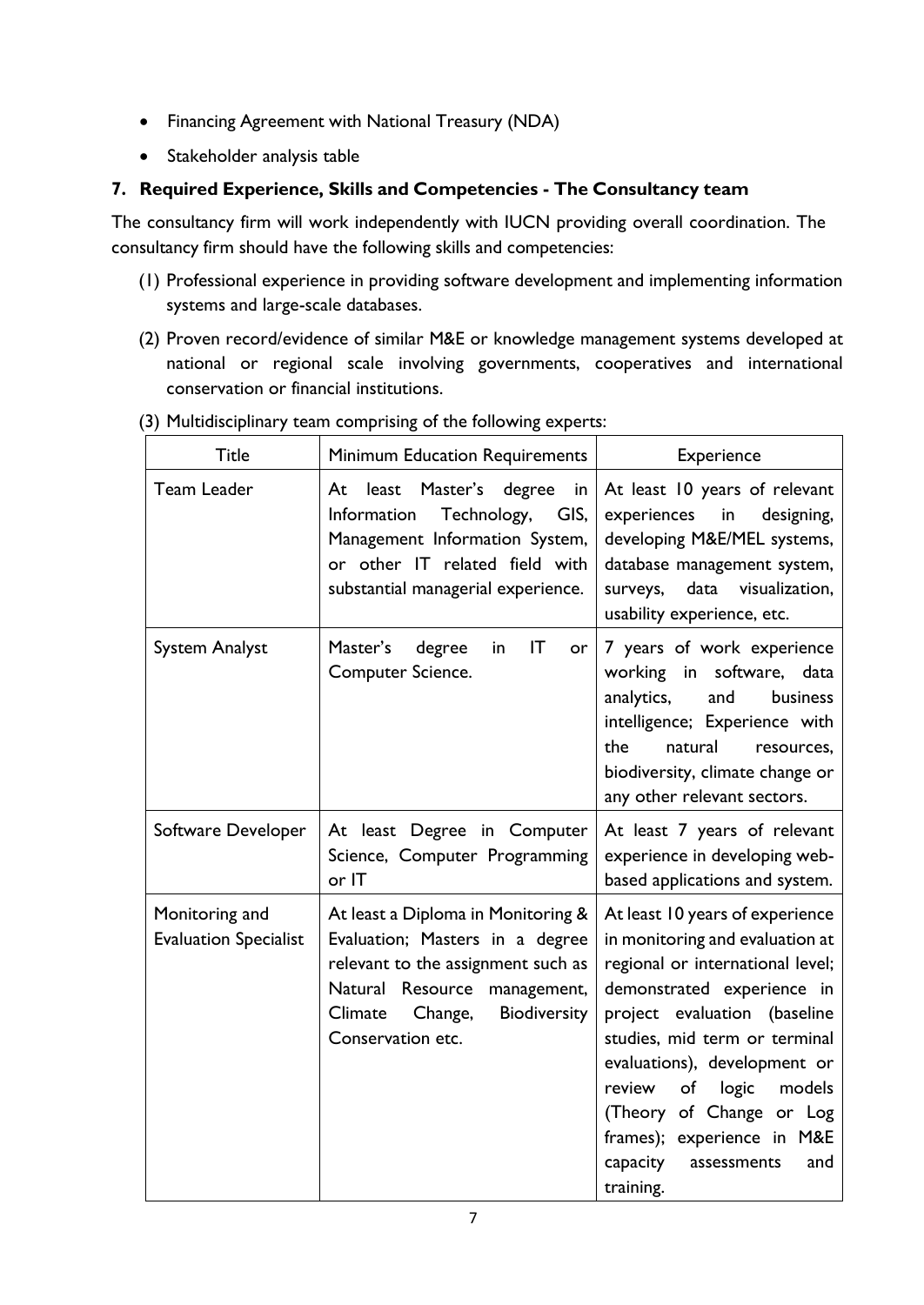| $\vert$ At least Bachelor's degree in $\vert$ At least 5 years of experience<br>Data Quality<br>Computer Science, Information $ $ in software testing and data<br>Assurance Officer<br>Technology or related field | quality assurance procedures,<br>data management, analytical<br>and statistical expertise. |
|--------------------------------------------------------------------------------------------------------------------------------------------------------------------------------------------------------------------|--------------------------------------------------------------------------------------------|
|--------------------------------------------------------------------------------------------------------------------------------------------------------------------------------------------------------------------|--------------------------------------------------------------------------------------------|

The roles and responsibilities of each team member will be clearly defined in relation to the scope, tasks and deliverables of the assignment.

# **8. Timeframe of the Consultancy**

The assignment will be conducted within a period of 120 days between August and December 2022.

# **9. Evaluation Criteria**

Technical offers will be evaluated on the basis of the below criteria. Any score of the technical offer lower than 70 will be eliminated and the financial offer will not be opened. The service provider will be selected on the basis of the quality / cost ratio. A four-step procedure will be adopted for the evaluation of proposals. The Technical Evaluation will be conducted first, followed by the Financial Evaluation. Offers will be ranked using a combined Technical / Financial rating system stated below.

The conformity of the offers will be checked on the presence of;

- The Consultant's CV
- Copies of the consultant's certificates.

## **Analysis of Technical offers**

The Technical offers will be evaluated according to the following criteria based on the information provided in the submitted proposal.

| N <sub>0</sub> .                          | Criteria                                                                                                                                                                                                                  | <b>Points</b> |
|-------------------------------------------|---------------------------------------------------------------------------------------------------------------------------------------------------------------------------------------------------------------------------|---------------|
| Ι.                                        | Clarity and completeness of the Proposal                                                                                                                                                                                  | 5             |
| 2.                                        | <b>Approach and Methodology</b>                                                                                                                                                                                           |               |
| 2.1                                       | <b>Critical analysis</b> of the project objectives and the TOR                                                                                                                                                            | 5             |
| 2.2                                       | Conceptual and methodological approach<br>Description of the conceptual and methodological                                                                                                                                | 20            |
| 2.3                                       | Operationalization of the approach and Methodology<br>Work plan/schedule for delivery of outputs<br>Staffing schedule and task assignment descriptions<br>Work organization, back-up services, quality control, logistics | 20            |
| 3.                                        | <b>Consultants Competencies</b>                                                                                                                                                                                           |               |
| 3.1                                       | Education and Work experience:                                                                                                                                                                                            | 20            |
| <b>Total Technical Proposal (maximum)</b> |                                                                                                                                                                                                                           | 70            |
| 4. Total Financial Proposal (Maximum)     |                                                                                                                                                                                                                           | 30            |
| <b>Grand Total</b>                        |                                                                                                                                                                                                                           | 100           |

Any score below 70 is eliminatory.